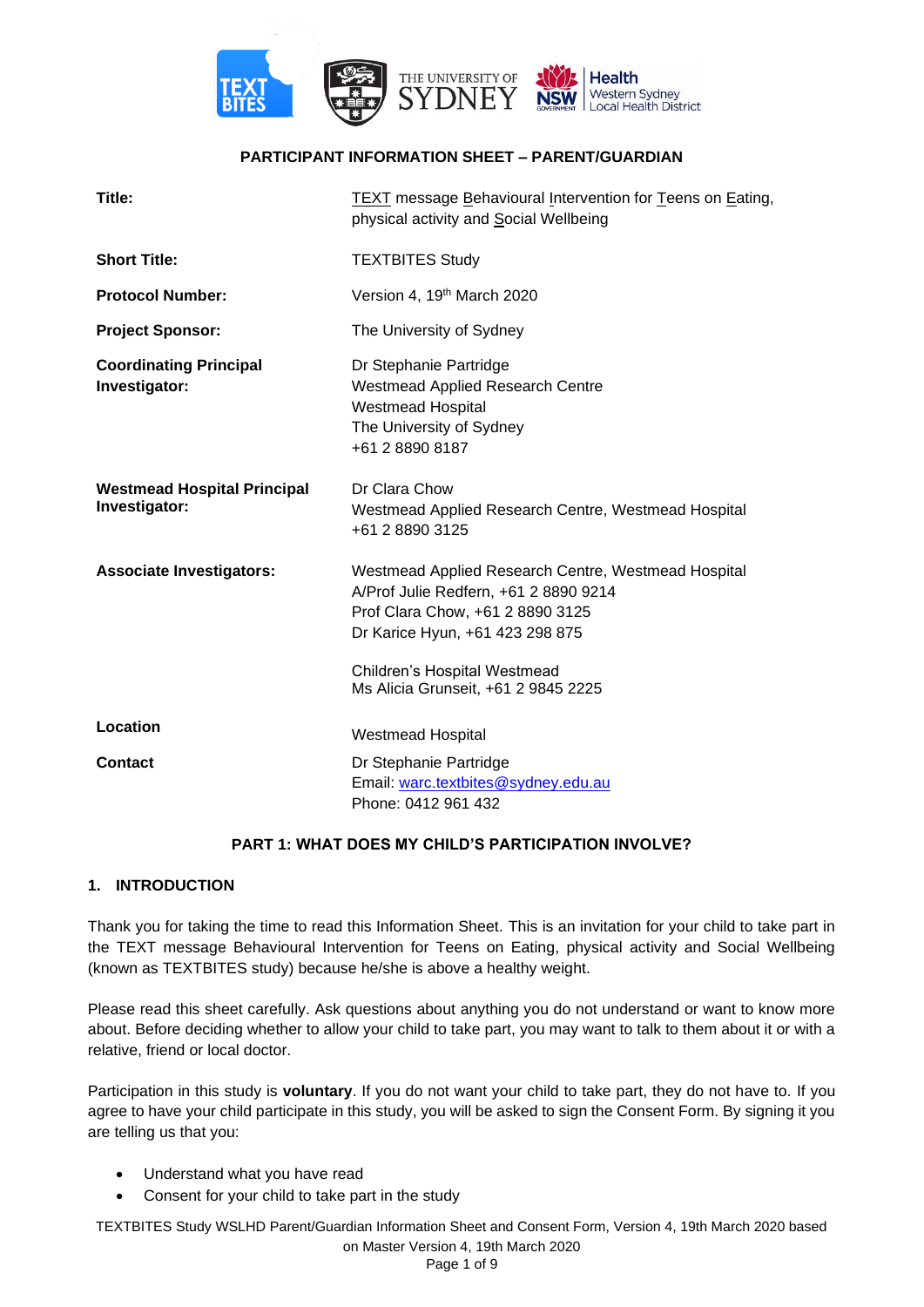

- Consent for your child to have the assessments and interventions that are described
- Consent to the use of your child's personal and health information as described

You will be given a copy of this Information Sheet and Consent Form to keep.

# **2. WHAT IS THE PURPOSE OF THIS STUDY?**

This study looks at whether a text message healthy lifestyle program with optional health counselling will help young people improve their health and wellbeing, and weight outcomes. The text message program is based on national guidelines for healthy eating, physical activity and wellbeing. We aim to test whether the receiving the text message program with optional health counselling is better at reducing weight and improving health and wellbeing. Finding this out is important so we can provide programs to help create healthy life-long habits in young people and prevent chronic diseases.

About 150 participants are expected to take part in the TEXBITES study. The study has been funded by the Westmead Applied Research Centre at The University of Sydney. As well as by the National Health and Medical Research Council via people support. It will take place at Westmead Hospital, The Children's Hospital at Westmead and YMCAs.

## **3. WHAT DOES PARTICIPATION IN THIS RESEARCH INVOLVE?**

## **Who can participate in the study?**

Young people aged 13-18 years who are well above a healthy weight and own an active mobile phone are eligible to participate.

## **How long will the study go for?**

The study is 12 months long. There will be 3 visits with the study team, these may be conducted in-person or over the phone.

If your child takes part in the study and you and your child will provide written informed consent. Your child will then complete an enrolment visit. At this visit, we will record your child's preferred name, mobile number and whether or not they are attending school. This information will be stored in a secure Research Electronic Data Capture (REDCap) computer system. This will allow us to personalise text messages that will be sent to your child. This computer system is password protected. It is only accessible to study researchers.

Sometimes we do not know which intervention is best for helping people with improve their health. To find out we need to compare different groups. The computer system will randomly (like flipping a coin) assign your child to either receive text messages right away (intervention group) or no messages until after the 12-month visit (control group). Your child will have a 50% chance of being in the intervention group or the control group. Your child will be notified of their group via text message.

It is not possible for your child to choose the group. Nor will they be able to change groups at any time. Our study is a single-blind randomised controlled trial. This means the researchers do not know which group your child is in. So please avoid telling them. We designed the study this way to make sure the researchers interpret the results in a fair and suitable way. At the end of the study, the results are compared to see if receiving text message intervention helps improve young people's health and wellbeing, and weight more than not receiving any text messages.

TEXTBITES Study WSLHD Parent/Guardian Information Sheet and Consent Form, Version 4, 19th March 2020 based As part of the study, one-fifth (30/150) of participants will be randomly selected to have their body composition measured. This will be done using a machine at the enrolment and 6-month visit. If your child is selected, your child will be notified at their enrolment and 6-month visit. Another one-fifth (30/150) of participants will be randomly selected wear an accelerometer. This is a small, discrete, matchbox-sized portable device that

on Master Version 4, 19th March 2020

Page 2 of 9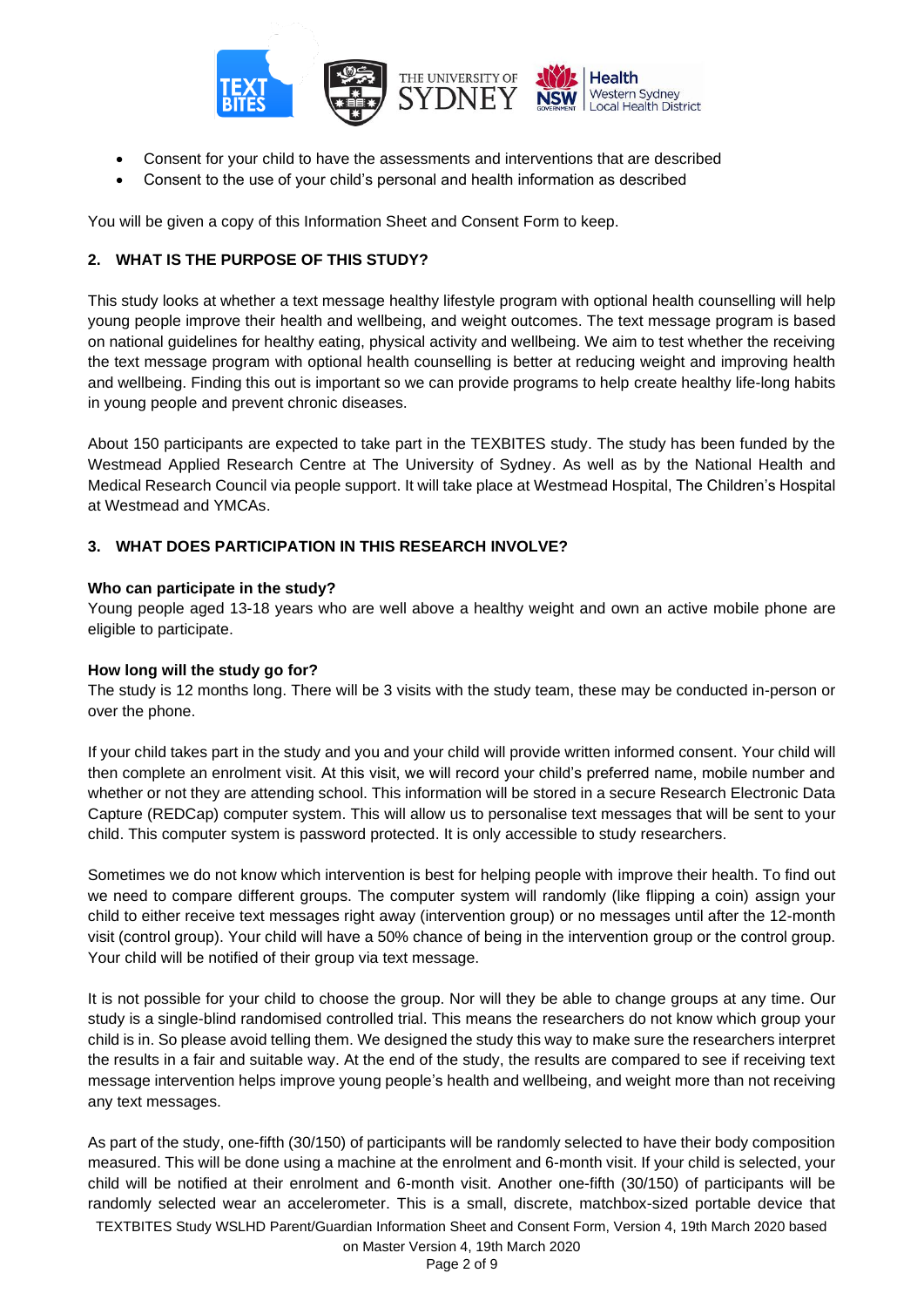

measures your child's physical activity. If your child is selected, your child will be notified at their enrolment and 6-month visit. Your child will then wear the device for 7 days after the enrolment and 6-month visit. Then return it to the researchers in person or by a pre-paid post bag provided by the research team. We do this to see if the way we are measuring physical activity in a questionnaire is accurate or not.

There are no additional costs associated with participating in this study. Nor will you or your child be paid. All assessments and text messages as part of the study will be provided to your child free of charge.

It is desirable that your child's local GP be advised of your decision to allow your child to participate in this study. If you have a local GP, we strongly recommend that you inform them of your child's participation in this study.

# **4. WHAT DOES MY CHILD HAVE TO DO?**

If your child is eleigilble and you agree for your child to participate in this 12-month study, your child will complete:

- 1. A short screening process with study researchers (15 minutes in-person or over the phone);
- 2. Co-sign the Parent/Guardian Participant Information and Consent Form;
- 3. An enrolment visit which (about 60-70 minutes in-person or over the phone), where your child will complete:
	- a. Clinical measurements such as weight, height, waist circumference and/or body composition (if this is done over the phone we will provide you with instructions to complete correctly);
	- b. The following questionnaires (if needed, our study reseacher will be available to help your child complete the questionnaires) (if over the phone, you will be sent a secure online link to complete the surveys on your phone, laptop and tablet, while we stay on the phone with you to answer any questions or we can ask you the questions);

| Questionnaire topic                                   | # Questions | <b>Minutes to complete</b> |
|-------------------------------------------------------|-------------|----------------------------|
| Demographics                                          | 10          | 3 min                      |
| Short diet questions                                  | 13          | 6 min                      |
| Diet quality, food choices and food patterns*         | 134         | $15 \text{ min}$           |
| Physical activity levels                              | 5           | 2 min                      |
| Sedentary activity                                    | 4           | 3 min                      |
| Sleep quality                                         | 7           | 3 min                      |
| Quality of life                                       | 23          | 4 min                      |
| Self-esteem                                           | 10          | 2 min                      |
| Self-efficacy                                         | 6           | 2 min                      |
| Social support                                        | 18          | 4 min                      |
| Eating disorders                                      | 28          | 8 min                      |
| Depression                                            | 10          | 2 min                      |
| Feedback on the program**                             | 20          | 5 min                      |
| Telephone interview about experience in the program** | 7           | 30 min                     |
| <b>TOTAL TIME ENROLMENT</b>                           |             | $65 - 75$ min              |
| <b>TOTAL TIME 6-MONTHS (with interview)</b>           |             | $95 - 105$ min             |
| <b>TOTAL TIME 6-MONTHS (without interview)</b>        |             | $65 - 75$ min              |
| <b>TOTAL TIME 12-MONTHS</b>                           |             | 44 min                     |

\*The Diet quality, food choices and food patterns questionnaire are only completed at your child's enrolment and 6-month visit;

\*\*Feedback on the program and telephone interview about your child's experience in the program are only asked at your child's 6-month visit

TEXTBITES Study WSLHD Parent/Guardian Information Sheet and Consent Form, Version 4, 19th March 2020 based on Master Version 4, 19th March 2020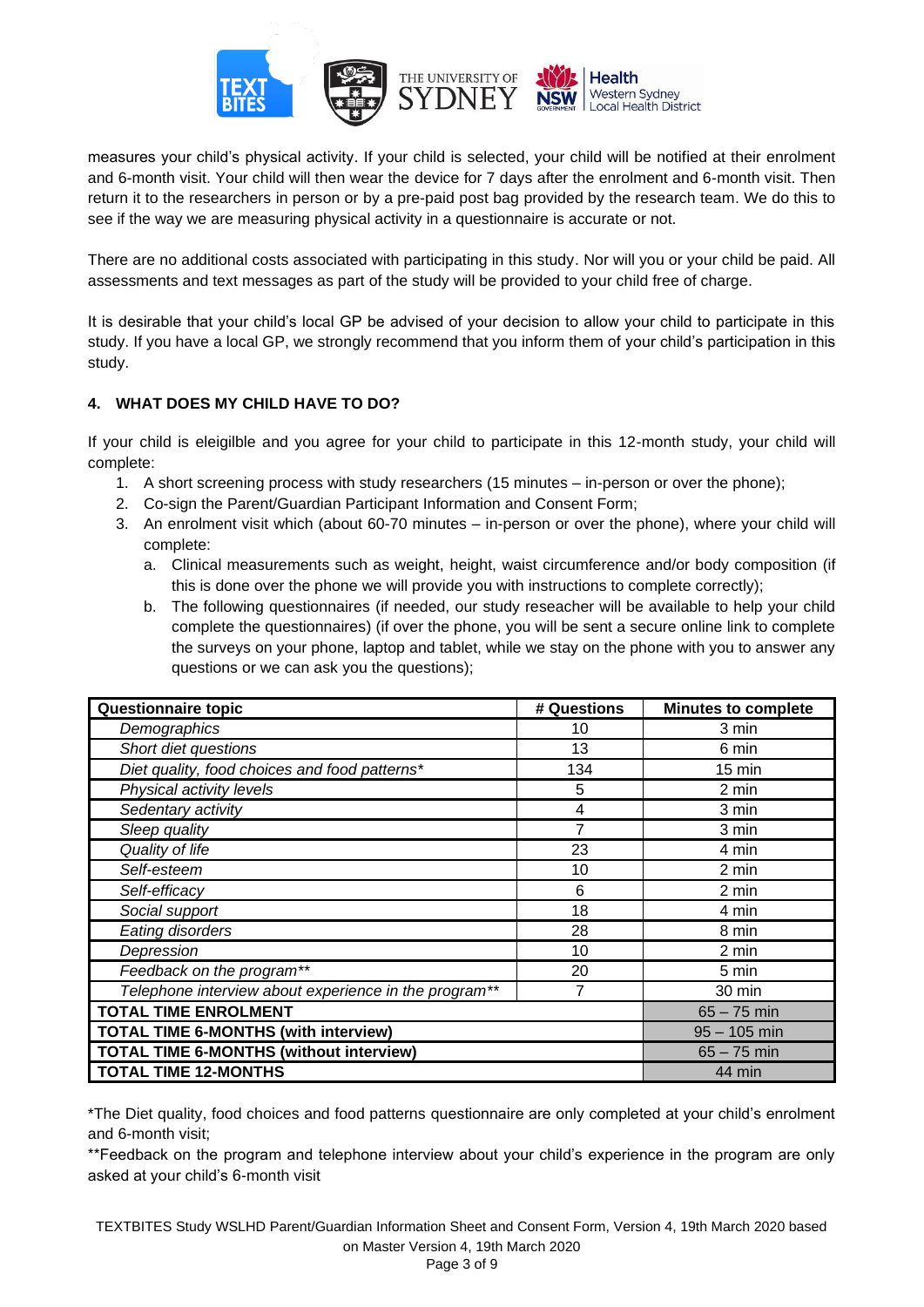

- c. Some participants (30/150) will be asked to wear an accelerometer for 7-days. Then return it to the researchers in-person or by a pre-paid post bag provided by the research team.
- 4. Approximately 1-3 days after the enrolment visit, your child will receive a "welcome to the study" text message. This will tell your child which group they are in. Either the intervention group or the control group.
	- a. If your child is in the intervention group, your child will receive 4 text messages per week with positive and encouraging advice and information about keeping healthy habits.
	- b. Topics include healthy eating, physical activity, mental wellbeing, and as well as messages about time management and sleep. The messages are meant to support your child. Your child can save, share or delete the messages, if they'd like.
	- c. All text messages will be sent at appropriate times. If your child is attending high school, the weekday text messages will only be sent before school between 7:30 am to 8:30 am or after school hours, 3:30 pm to 7:30 pm. If your child is driving, please remind them that they must not read the text messages or use any other mobile phone functions while driving.
	- d. Intervention participants will also have the option to talk to a university qualified health counsellor once per month (6 calls in total). Once a month, intervention participants will be sent a text message encouraging them to call the health counsellor to ask questions or request additional information. The health counsellor will monitor and responds to participants' request for a call by text message or phone call within 3 working days. The calls will allow participants to set goals, discuss challenges, and their overall progress.
	- e. If your child is in the control group, your child will not receive any text messages or health counselling calls for 6-months.

All participants will receive a text message after 6-months. This will state that someone will contact you and your child to organise their 6-month follow-up visit. Your child should not reply to this. If your child would like to withdraw from the study, your child can withdraw by texting 'STOP'. See the 'What if withdraw my child from this research study?' section below for more details.

- 5. Attend a 6-month follow-up visit (about 60-70 minutes in-person or over the phone), where your child will:
	- a. Complete clinical measurements such as weight, height, waist circumference and/or body composition (if this is done over the phone we will provide you with instructions to complete correctly);
	- b. Complete the same questionnaires as the enrolment visit, including a feedback survey about what your child liked and disliked during the study (if over the phone, you will be sent a secure online link to complete the surveys on your phone, laptop and tablet, while we stay on the phone with you to answer any questions or we can ask you the questions);
	- c. Some participants (30/150) will be asked to wear an accelerometer for 7-days. Then return it to the researchers in-person or by a pre-paid post bag provided by the research team.
- 6. Telephone interview (Optional): If your child received the text message intervention, your child will be invited to a telephone interview with a study researcher. This will be at the end of the intervention period (6-months) to discuss what they liked and disliked about the text messages, so we can improve them for future users. We would like to make you aware that this session will be audiotaped for research purposes and will last about30 minutes.
- 7. Attend a 12-month follow-up visit (about 40 minutes in-person or over the phone), where your child will complete:
	- a. Clinical measurements such as weight, height and waist circumference (if this is done over the phone we will provide you with instructions to complete correctly);

TEXTBITES Study WSLHD Parent/Guardian Information Sheet and Consent Form, Version 4, 19th March 2020 based on Master Version 4, 19th March 2020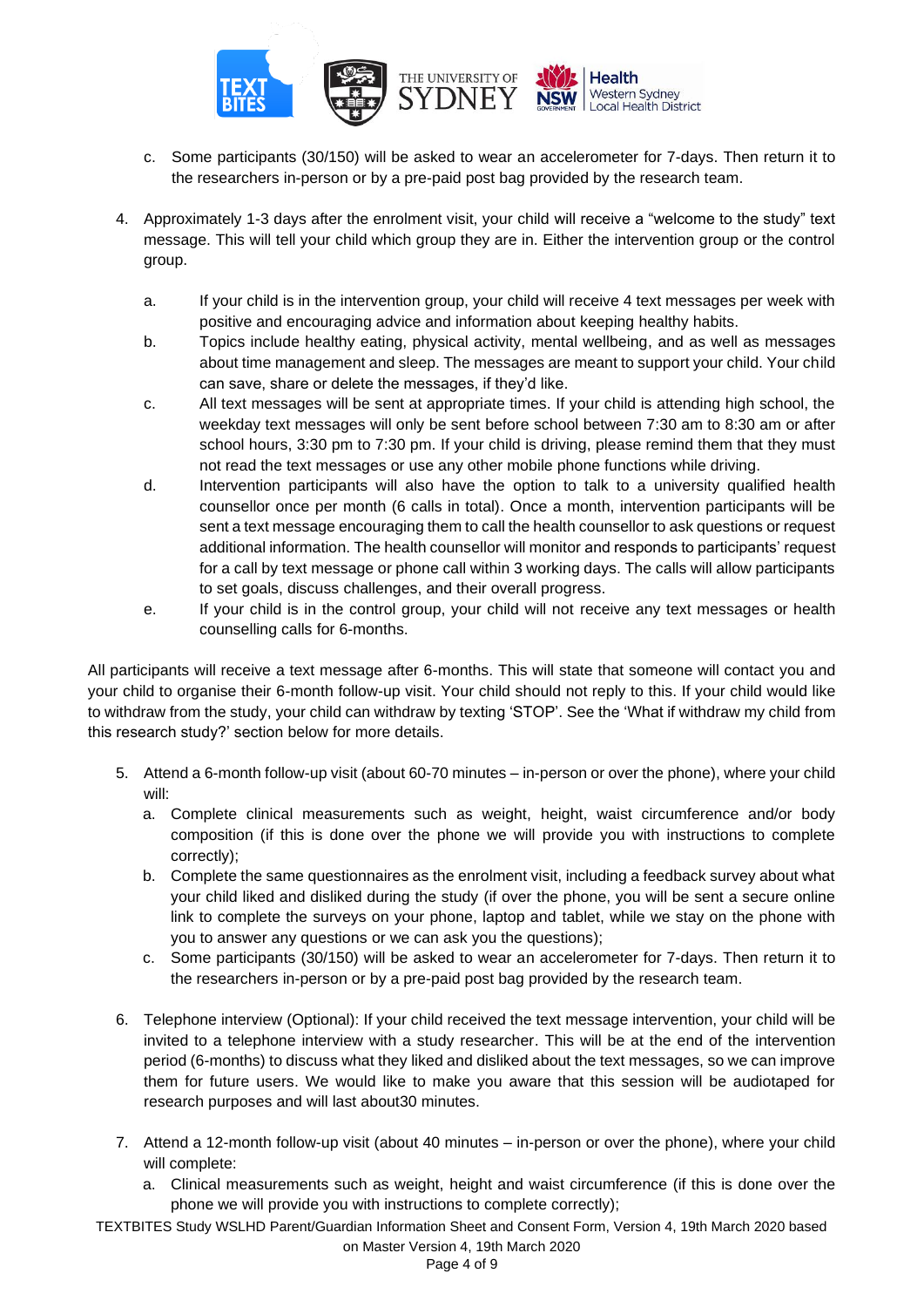

b. The same questionnaires as listed above in the enrolment and 6-month visits (if over the phone, you will be sent a secure online link to complete the surveys on your phone, laptop and tablet, while we stay on the phone with you to answer any questions or we can ask you the questions).

# **5. WHAT HAPPENS WHEN THE RESEARCH STUDY ENDS?**

A text message service will be offered to participants in the control group at the end of the 12-month visit. This service is completely optional, voluntary and free of charge.

## **6. WHAT ARE THE ALTERNATIVES TO PARTICIPATION?**

Your child does not have to participate in this study to receive help with their weight and lifestyle. If you do not want your child to take part in this study, or if they are not eligible, the study staff will talk with you and your child about other options or refer you to your child's local GP for care.

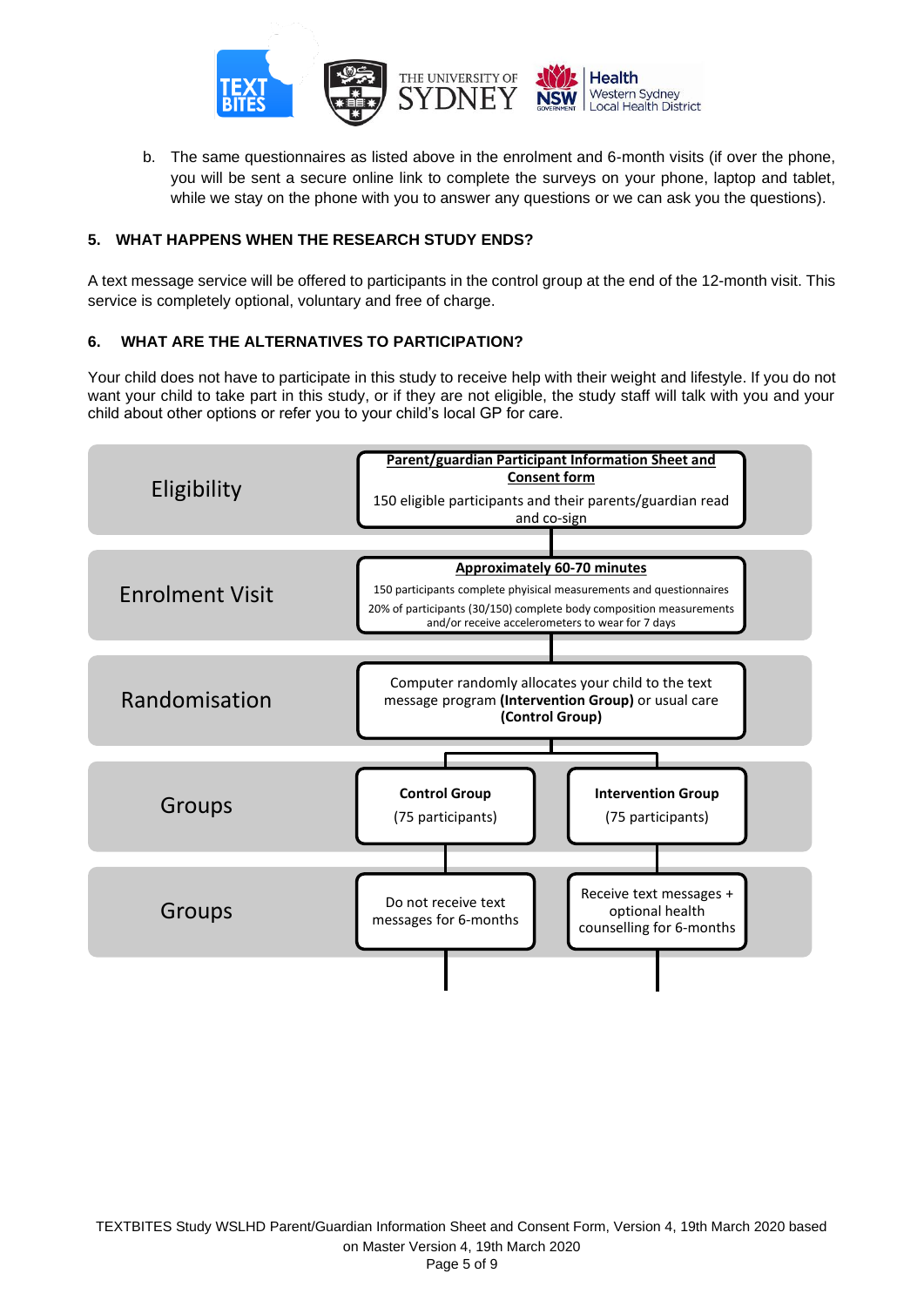



# **7. WHAT IF I WITHDRAW MY CHILD FROM THIS STUDY?**

Your child can withdraw from the study at any time without giving a reason by replying 'STOP' to any of the messages. Or contacting a member of the research team via phone or email. Request for study withdrawal will be honoured and processed as soon as possible, usually within 72 hours.

If your child withdraws from the study, the study team will not collect additional personal information. However, information already collected will be kept ensuring the results of the study can be measured properly. You should be aware that data collected up to the time of withdrawal will form part of the study results.

## **8. WHAT ARE THE POSSIBLE BENEFITS OF TAKING PART?**

The support your child receives from the text messages and health counsellor may help him/her manage their weight and their lifestyle habits may improve.

## **9. WHAT ARE THE POSSIBLE RISKS AND DISADVANTAGES OF TAKING PART?**

We do not expect side effects or risks by participating in our study. However, questionnaires relating to emotional health during the screening process or study may be distressing for some young people and may reveal undiagnosed eating disorder or depression. If this is the case, your child will be referred to their GP with a letter from the study PI. Your child may enrol in the study at a later date following clearance from their GP and after being re-screened. If the other screening processes or study makes your child feel distressed or upset, you or your child may stop the study at any time and we first recommend you contact your child's General Practitioner. Here are other contacts your child can talk to and websites your child can access if they feel distressed or upset, if that is what they want to do.

| Kids Helpline:            | T: 1800 551 800 |
|---------------------------|-----------------|
| The Butterfly Foundation: | T: 1800 334 673 |
| ReachOut:                 |                 |
| HeadSpace:                |                 |

W: kidshelpline.com.au W: the butterfly foundation.org.au W: au.reachout.com W: headspace.org.au and

# **PART 2: HOW IS THE STUDY BEING CONDUCTED?**

## **10. WHAT WILL HAPPEN TO INFORMATION ABOUT YOUR CHILD?**

TEXTBITES Study WSLHD Parent/Guardian Information Sheet and Consent Form, Version 4, 19th March 2020 based on Master Version 4, 19th March 2020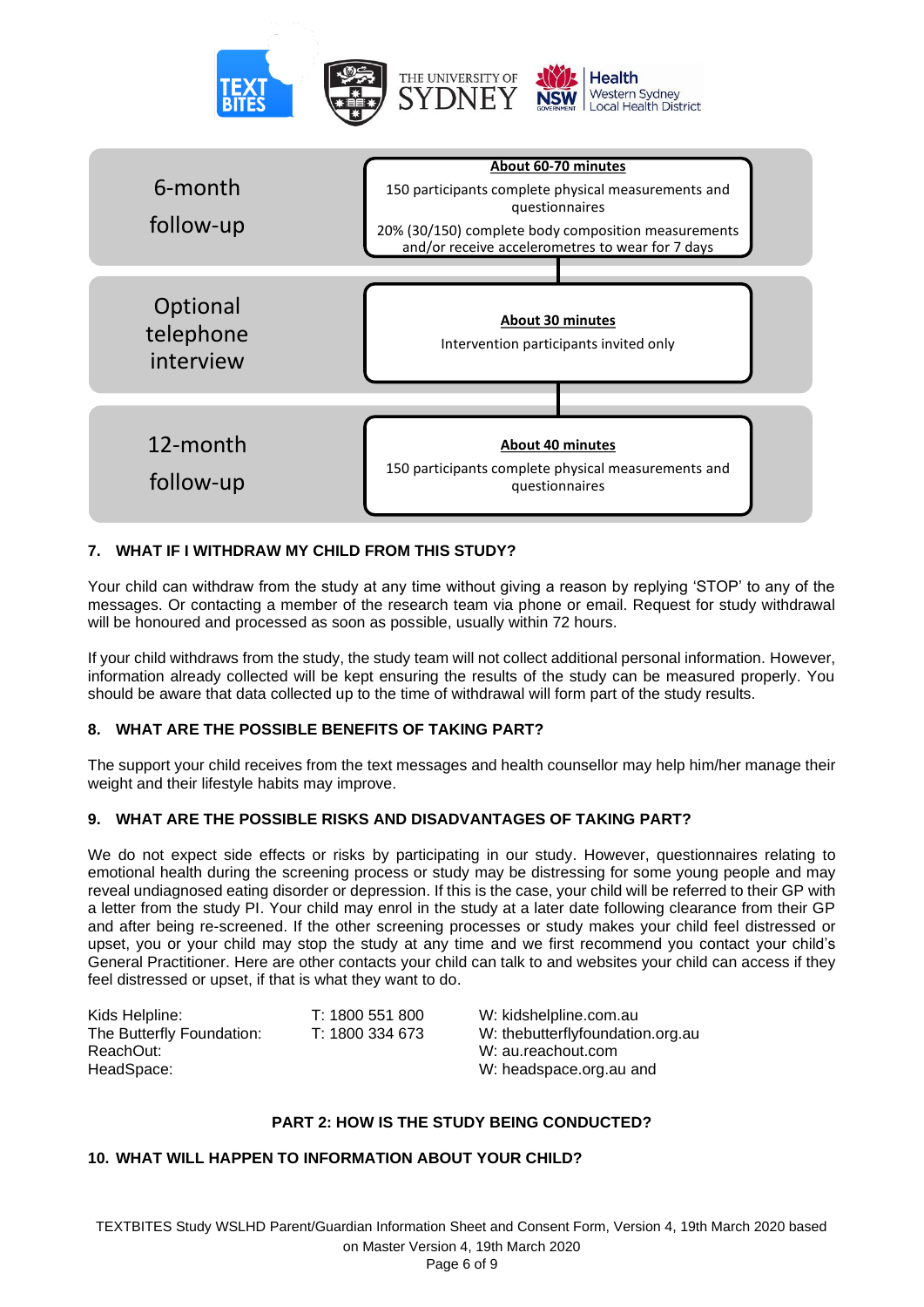

Information collected from your child during the screening process and study (including their name, date of birth, their nominated mobile number and your nominated email contact) will be stored in a secure web application called REDCap. This system is managed by the University of Sydney. It will be used by researchers to send out the text messages and analyse the information we collect during the study.

Group results may be discussed at conferences or published in scientific journals. However, no child will be identifiable. The study team will send you a newsletter with the overall results of the study when it has finished. However, due to the length of the study, it may be some time before the team is able to do this.

All information collected during the screening process and study that can identify your child will be treated confidential in accordance with Australian privacy laws. Confidential data will be stored for a period of15 years from the time of the study is completed. This information will only be accessible to study investigators. After 15 years, computer files will be deleted, and paper files will be shredded. In accordance with relevant Australian and New South Wales privacy and other relevant laws, you have the right to request access to your child's information collected and stored by the research team. You also have the right to request that any information with which you disagree be corrected. Please contact the study team member named at the end of this document if you would like to access your information.

This study will be conducted in compliance with all conditions of this protocol. As well as the conditions of the ethics committee approval, the NHMRC National Statement on ethical Conduct in Human Research (2007) and the Note for Guidance on Good Clinical Practice (CPMP/ICH-135/95). Also, if we have reason to suspect that your child is at risk of being abused and/or neglected we must report this to the Child Protection Helpline run by the NSW Government Family and Community Services under the Australian Government's Mandatory Reporting of Child Abuse and Neglect Legislative Requirements.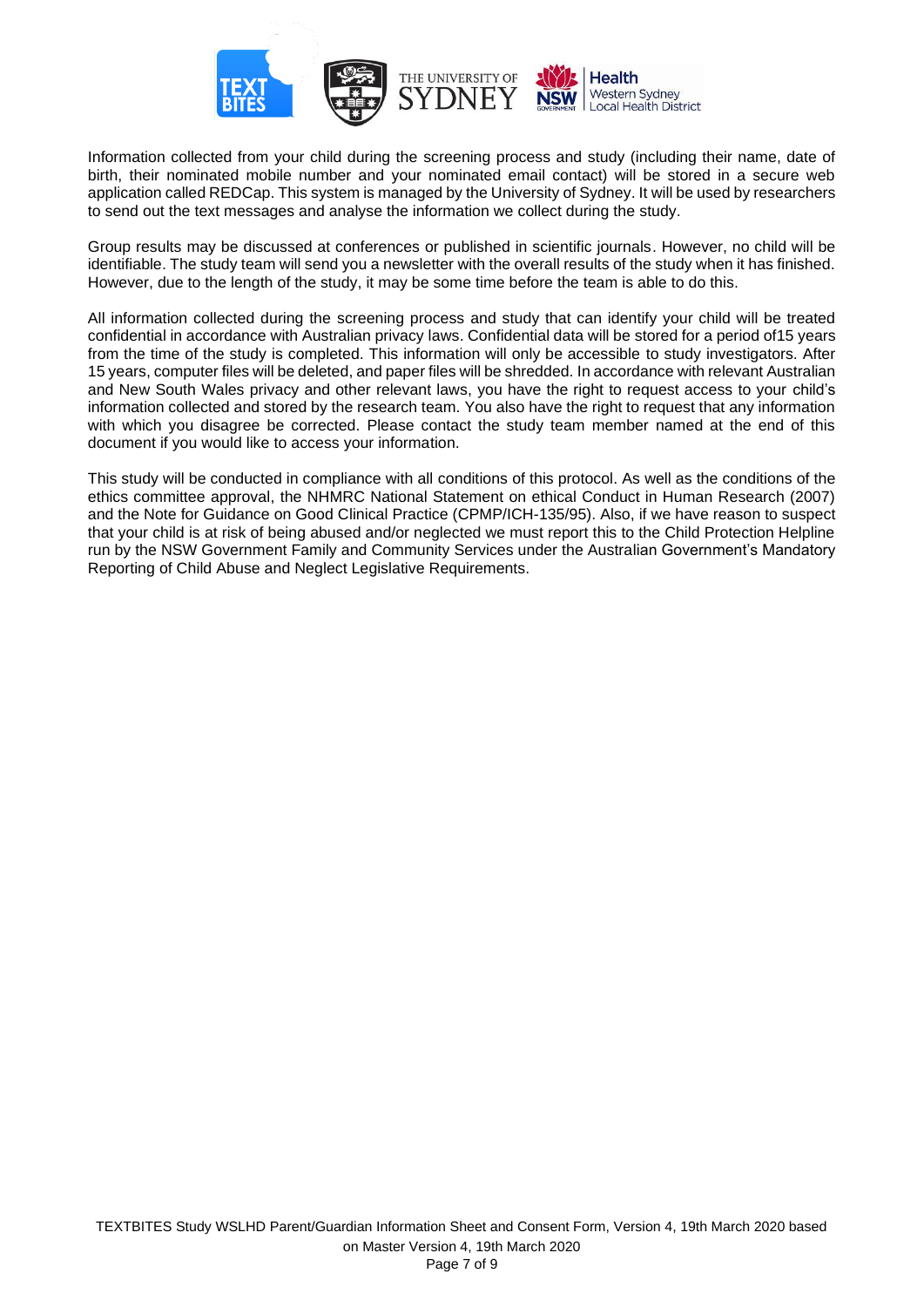

# **11. WHO HAS REVIEWED THIS STUDY?**

This project has been approved by Sydney Children's Hospitals Network Human Research Ethics Committee. If you have any concerns about the conduct of this study, please do not hesitate to contact the Executive Officer at the Ethics Committee (02 9845 3066) and quote approval number HREC/18/SCHN/374.

If you have any questions, please do not hesitate to discuss them with the investigators listed below at:

**Contact Phone Number** Dr Stephanie Partridge +61 2 8890 8187

This Information Sheet is for you to keep. We will also give you a copy of the signed consent form.